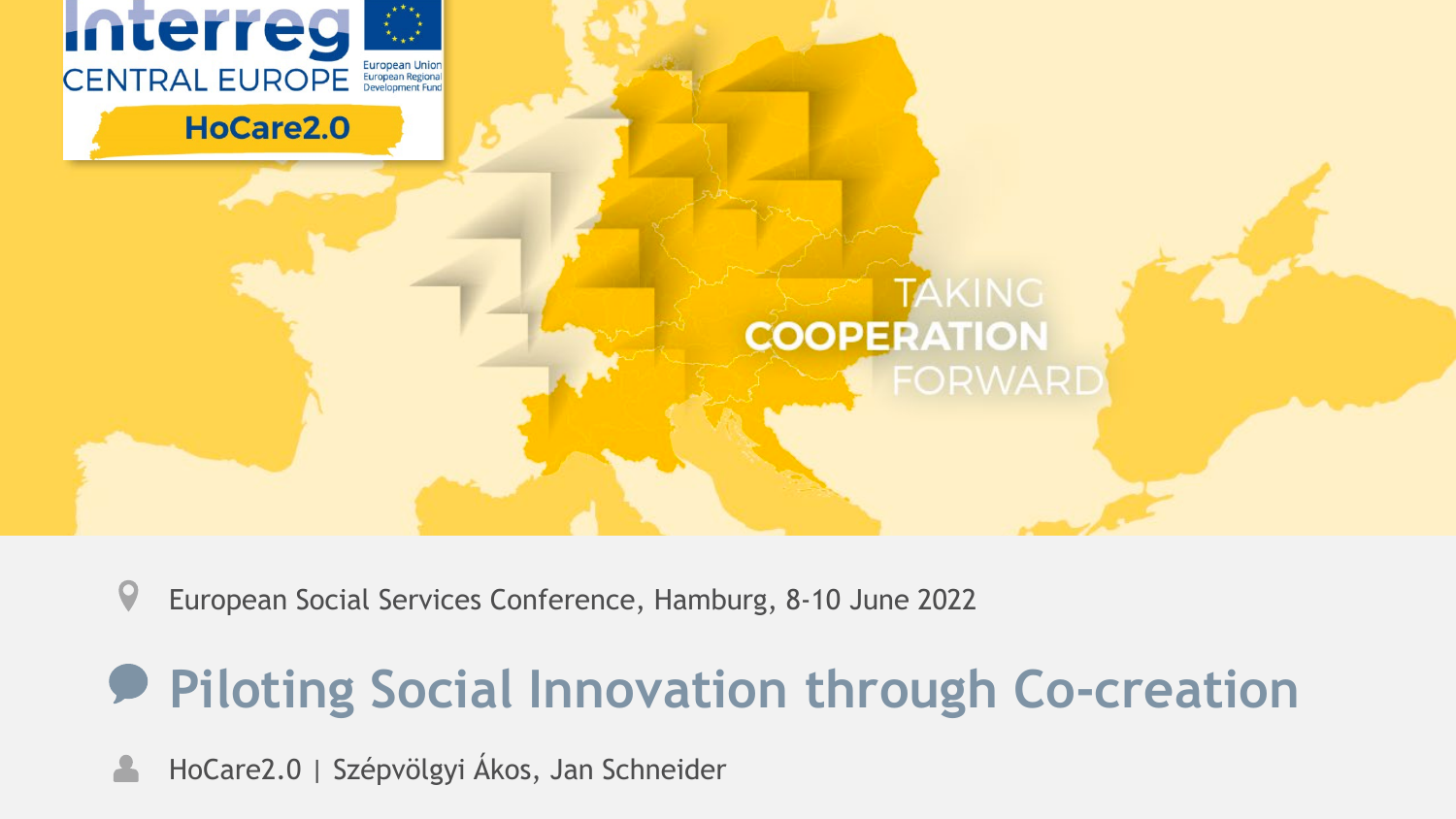**Social innovation**



**"Social innovation is a term that almost everybody likes, but nobody is quite sure of what it means" - Pol és Ville (2009)** 

- Identifying and meeting unmet community needs
- Not an end in itself
- It can happen anywhere, including in the private sector
- Largely grassroots
- First small scale then systemic change

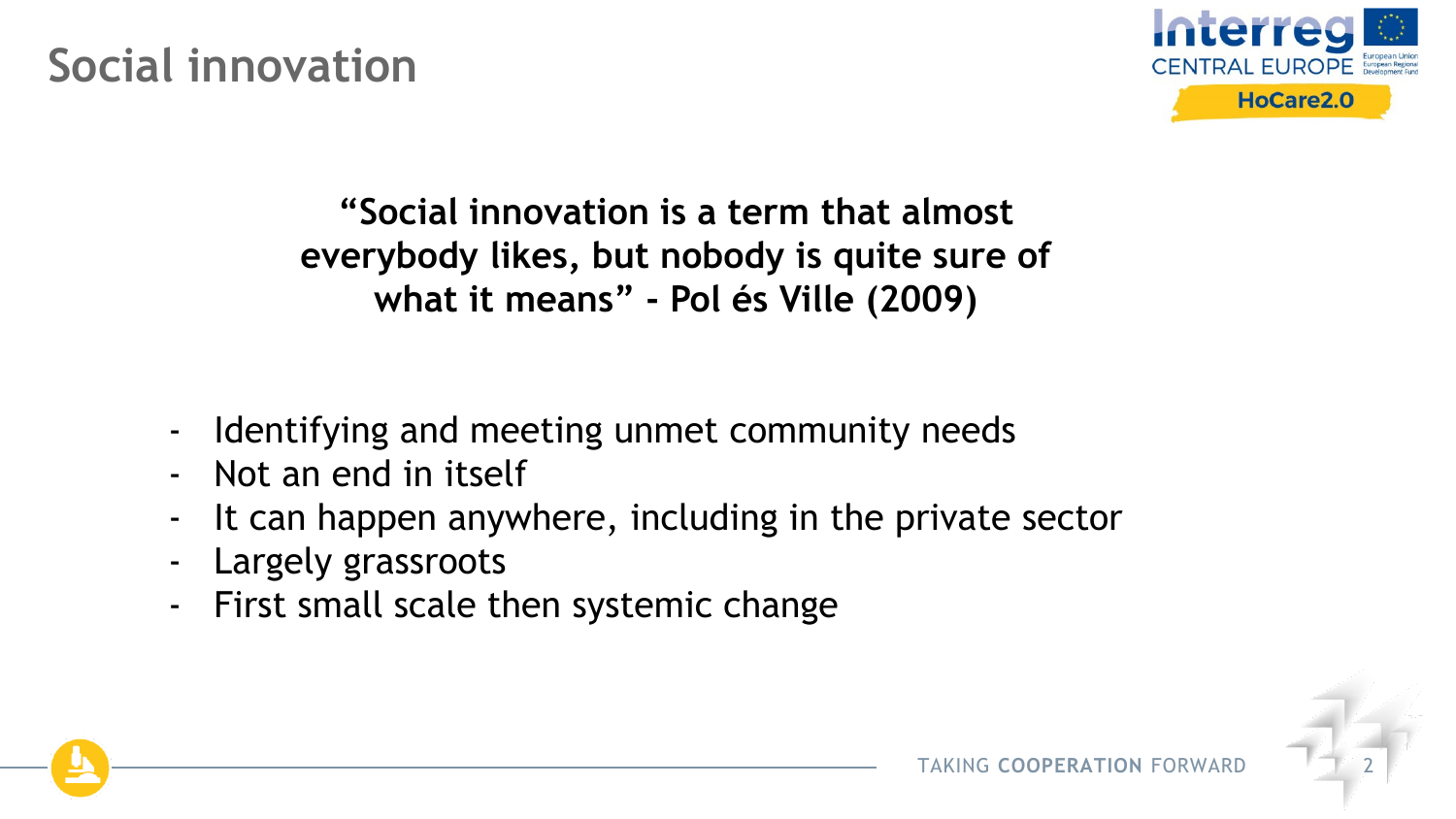# **Open innovation + 2.0**



- based on the creation of innovative outputs
- is the result of collaboration between firms, outsourcing of R&D, outsourcing in general and interaction between firms and their environment and users
- the company sees the external environment as a source of knowledge, innovative ideas and solutions.

Open Innovation 2.0 - based on the Quadruple Helix model of involving actors in the innovation process - fully exploits the potential for the development of ideas based on mutual benefits

The Quadruple Helix Model



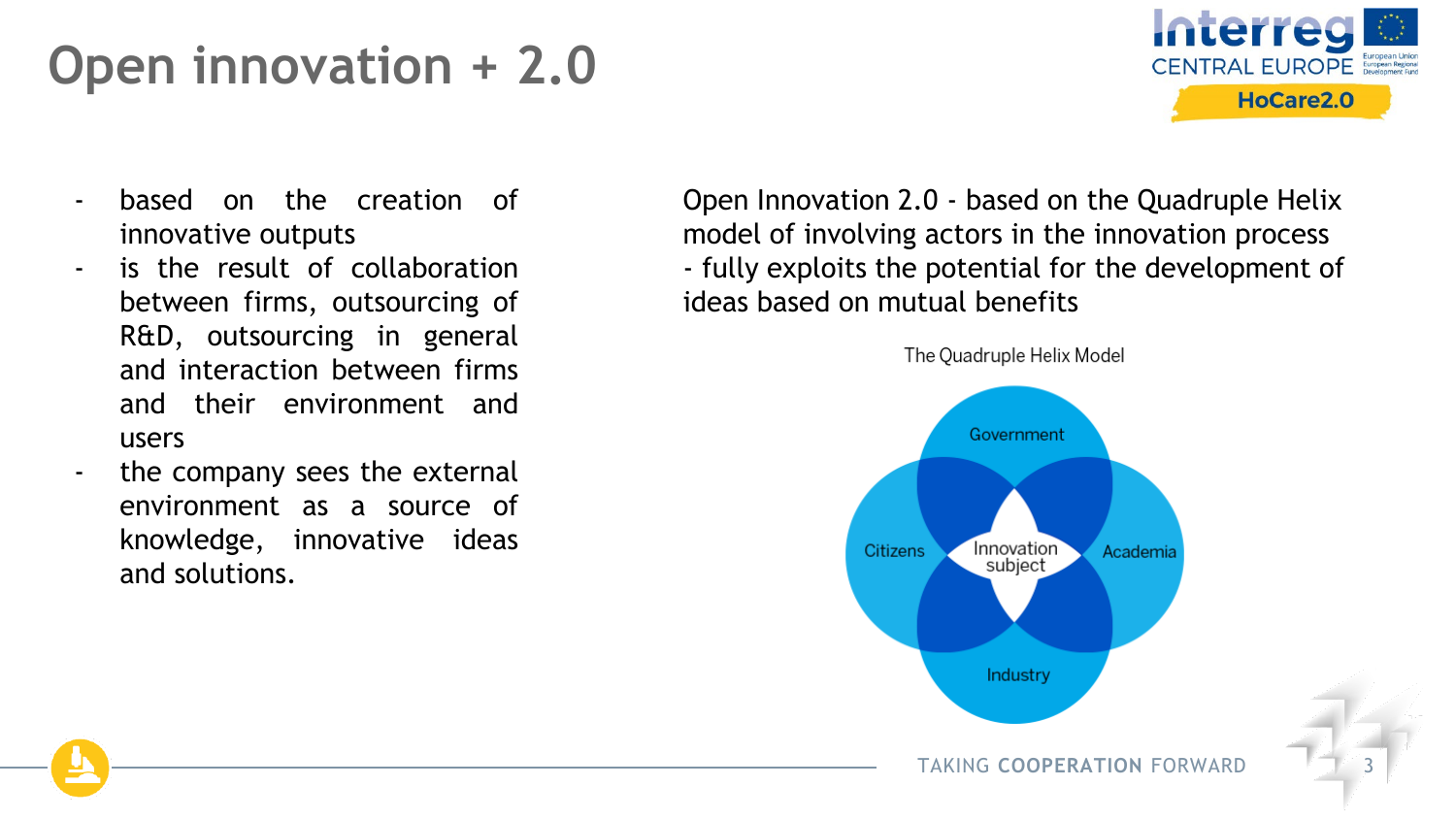# **Co-creation helps...**



- Creating better products and services
- To be valued and perceived as useful by customers
- Cooperating with partners
- Enabling end users to participate more easily in the creation of products and services
- Increasing transparency about roles, direction and progress
- Increasing the speed of response and implementation
- Overcoming the most difficult strategic challenges
- Seeing the business in a new perspective

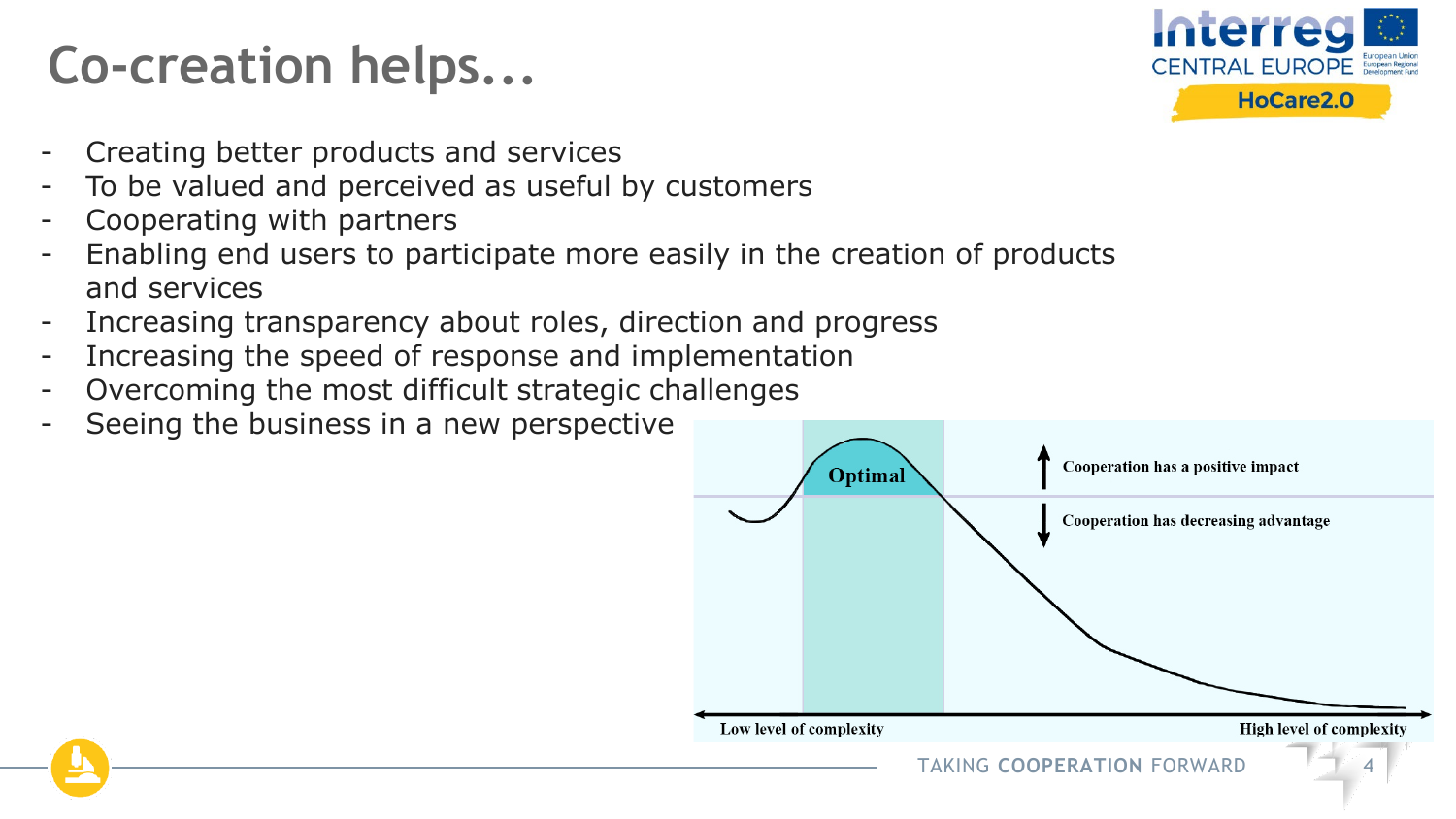## **Silver economy**





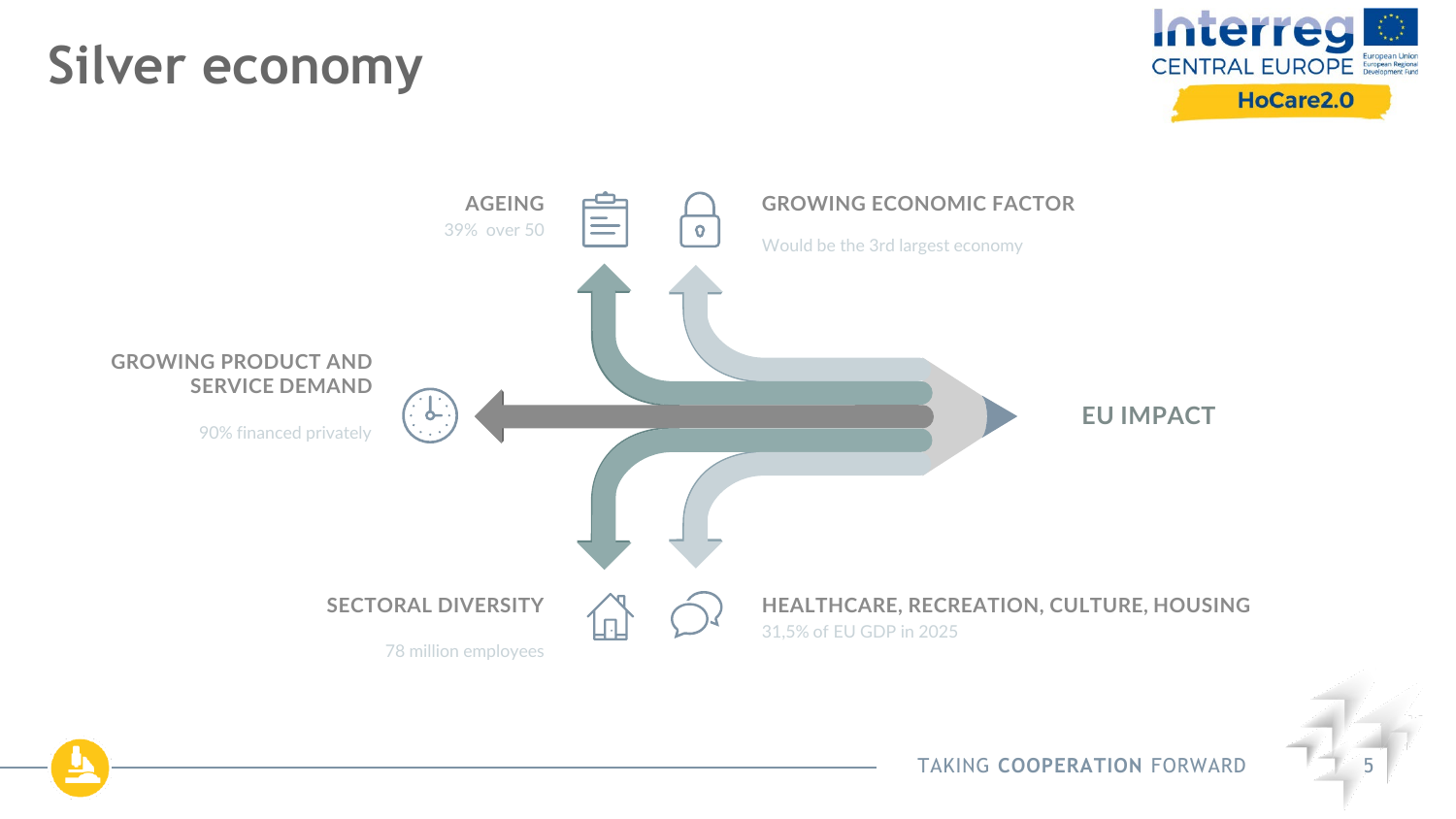## **Specific needs**





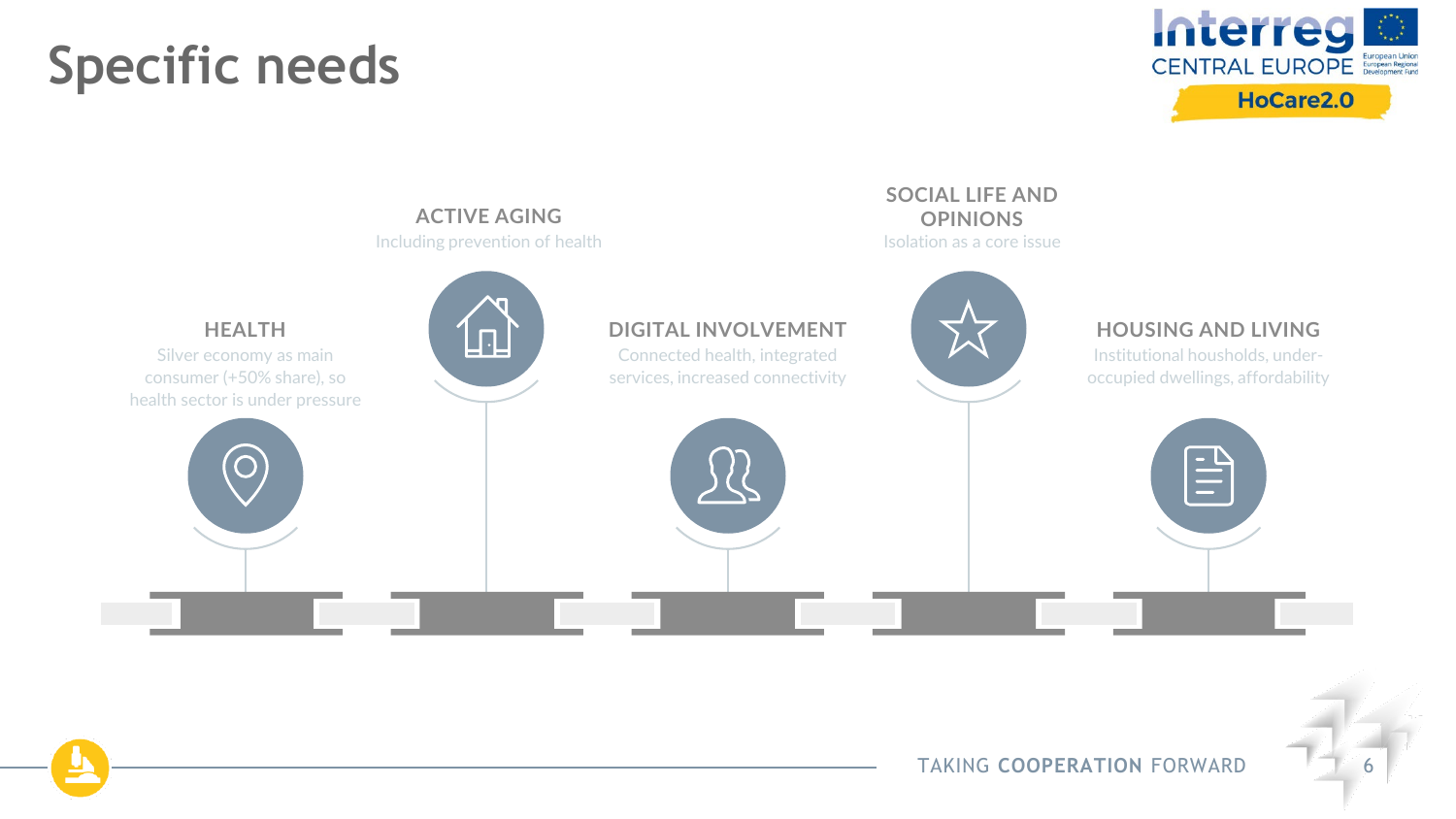## **Increasing home care needs**



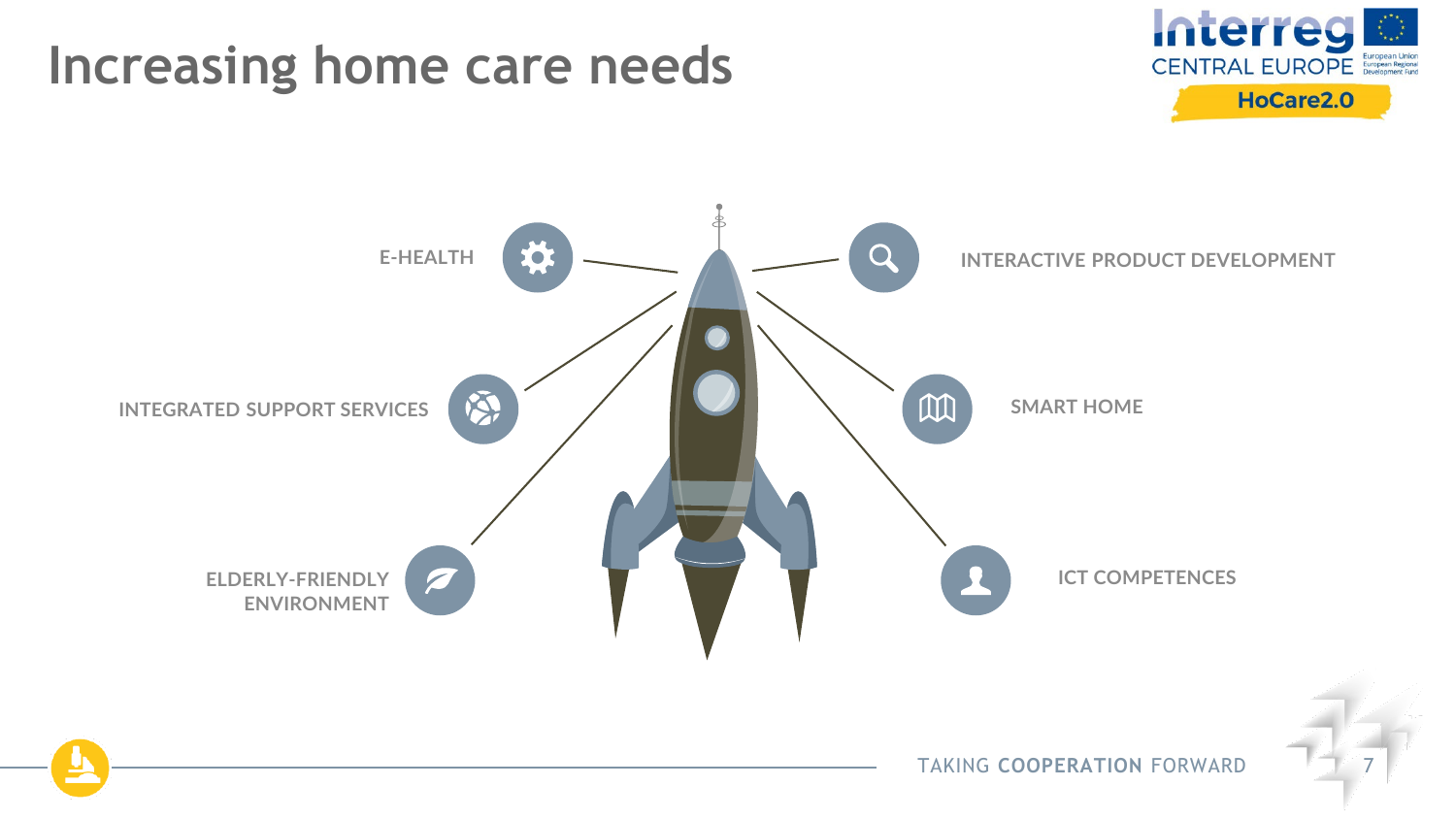**Issue to be addressed**



#### Fast Aging of Population

#### Not enough carers

Increasing need for innovative home care solutions.



### **PROBLEM:**

**These solutions are not well accepted by care recipients**



TAKING COOPFRATION FORWARD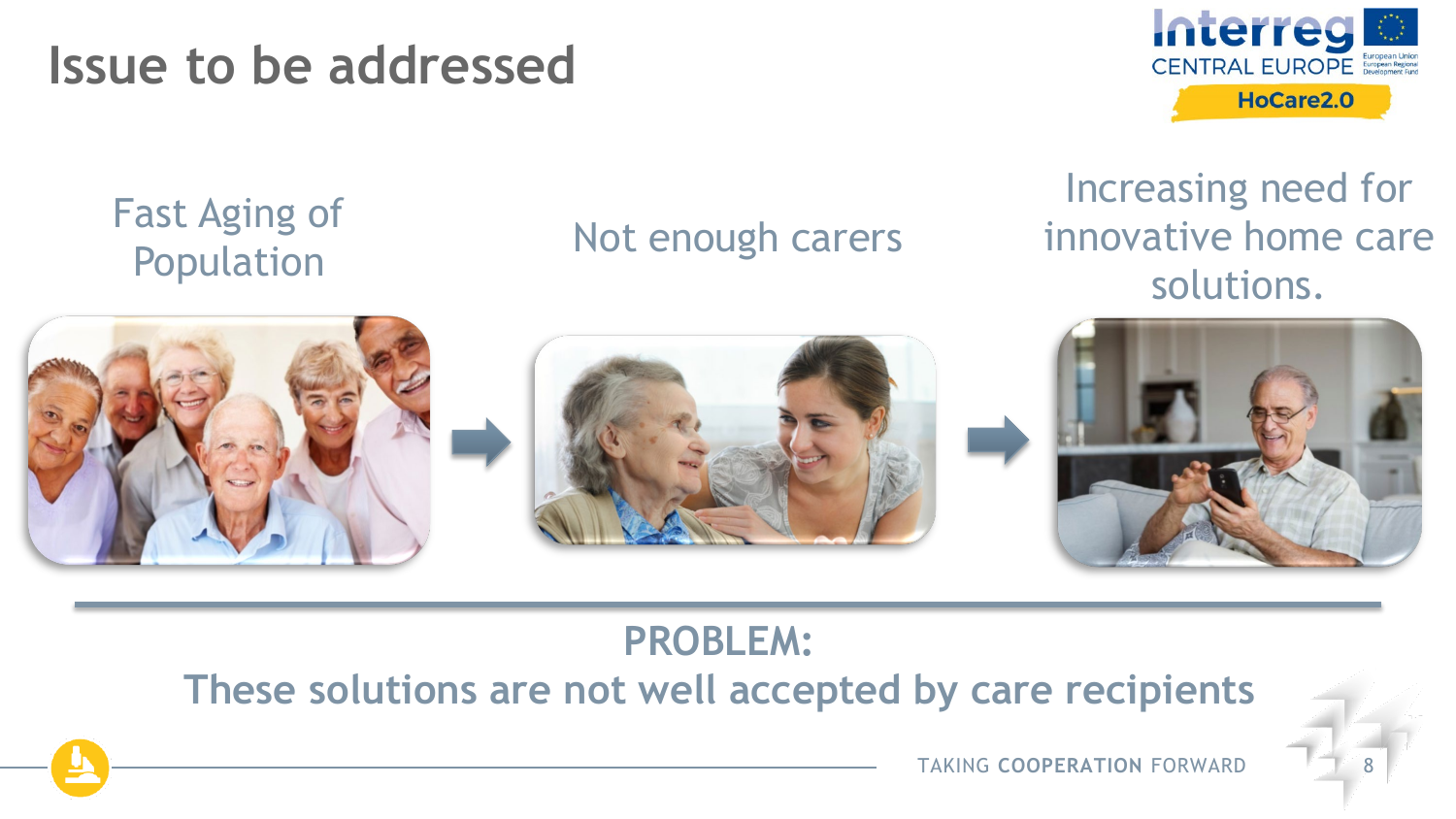## **A possible solution**



#### **KNOWLEDGE in using CO-CREATION**



**LINKAGES among Quadruple Helix Actors in Ecosystems**



**BOOST usage of CO-CREATION by SMEs (delivery) and Public service providers (deployment)**

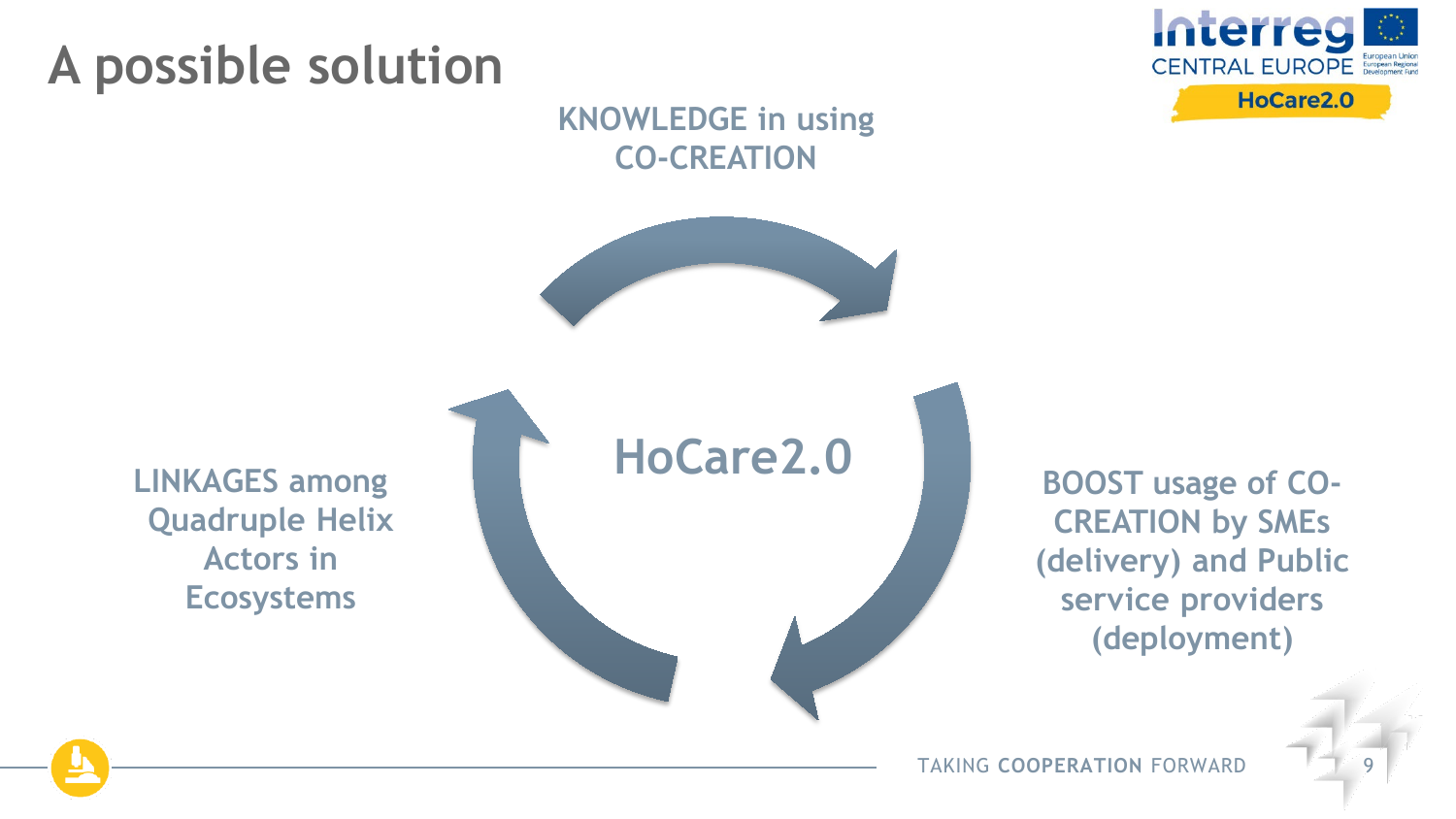## **Social ambulance in Prague 4**





Partner introduction: A municipal company - provider of social home and relief care services in Prague's most populous district (130k residents).

Road to pilot: A successful ESF project "Center for informal care" run from 2018 to 2020 introduced systematic help, i.e. self-support groups and psychological, social and paliative consulting.

Aim of pilot: Expanding biographical approach to care providers, adapting services based on previous experiences, furthering the support to informal/family care providers.

Pilot outcome: Creating one entry point for all those interested in services and information. Changes to the multidisciplinary team and organisation structure. Furthering crisis intervention and individualised care and cooperation with volunteers.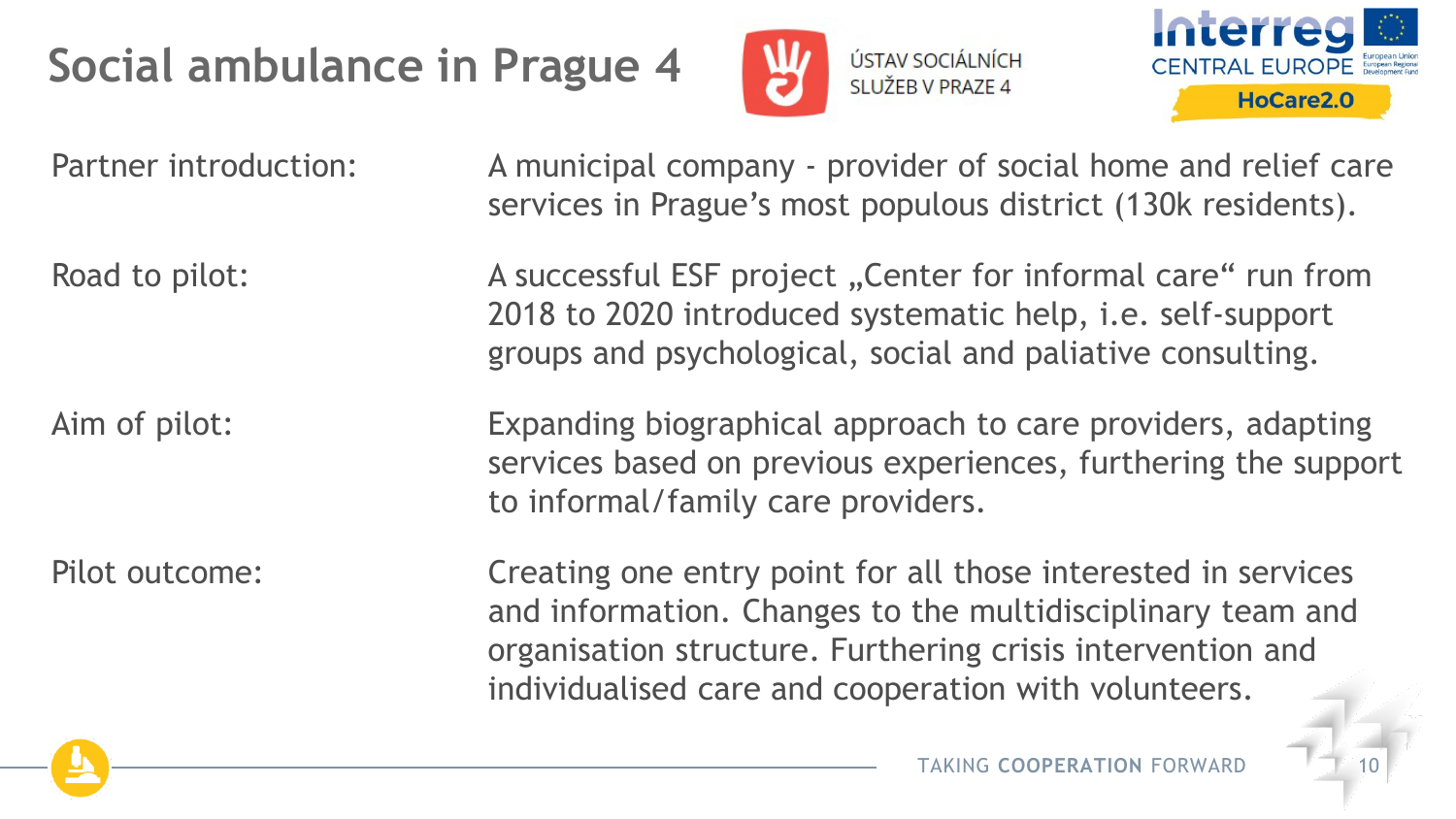## **Voice control in mobile senior platform**



Partner introduction: A start-up enterprise creating a mobile platform that helps seniors access communication and other online services.

Road to pilot: A working app was created to work on all common mobile devices, cooperation has been established with home care providers to use the platform as a form of communication.

Aim of pilot: Developing specific voice commands and overall voice control to further increase accessibility for seniors.

Pilot outcome: Voice commands were successfully implemented into the platform and tested in cooperation with social service clients. They are now a part of the working app.

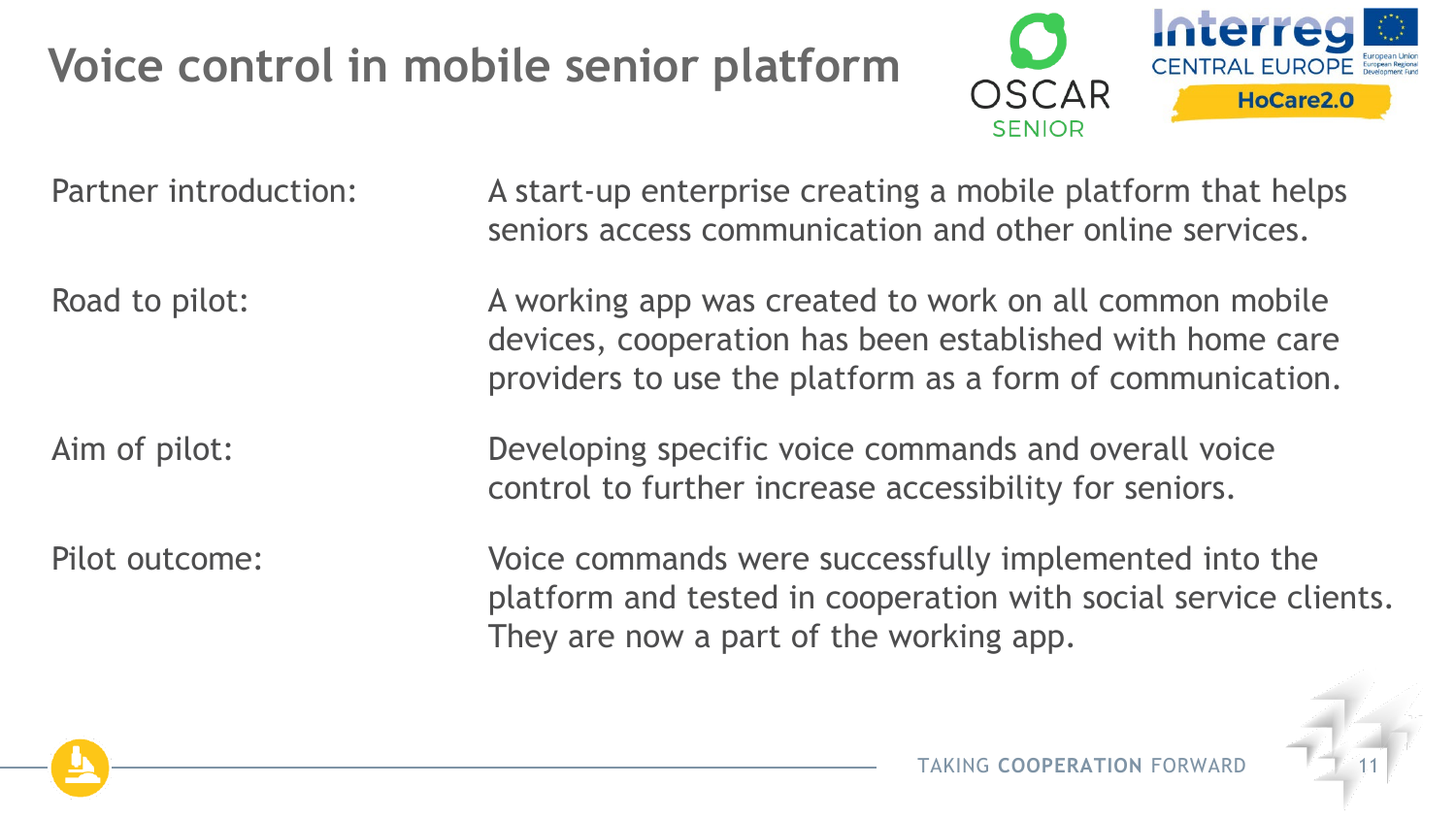## **Dr. BetMen – The patient journey manager**



Partner introduction: The National Directorate General for Hospitals is a Hungarian government agency responsible for maintaining 94 hospitals, thus, the biggest actor in the national health care system in the country.

Road to pilot: The need for a more efficient system of guiding the patient through the healthcare system and providing support to healthcare actors.

Aim of pilot: **Offering a system to reduce the administrative burden on** healthcare providers, speed up patient care, making the whole process transparent for both the doctor and the patient and to minimise face-to-face encounters.

Pilot outcome: The software was successfully tested in a limited environment and is approved for integration into National eHealth Infrastructure.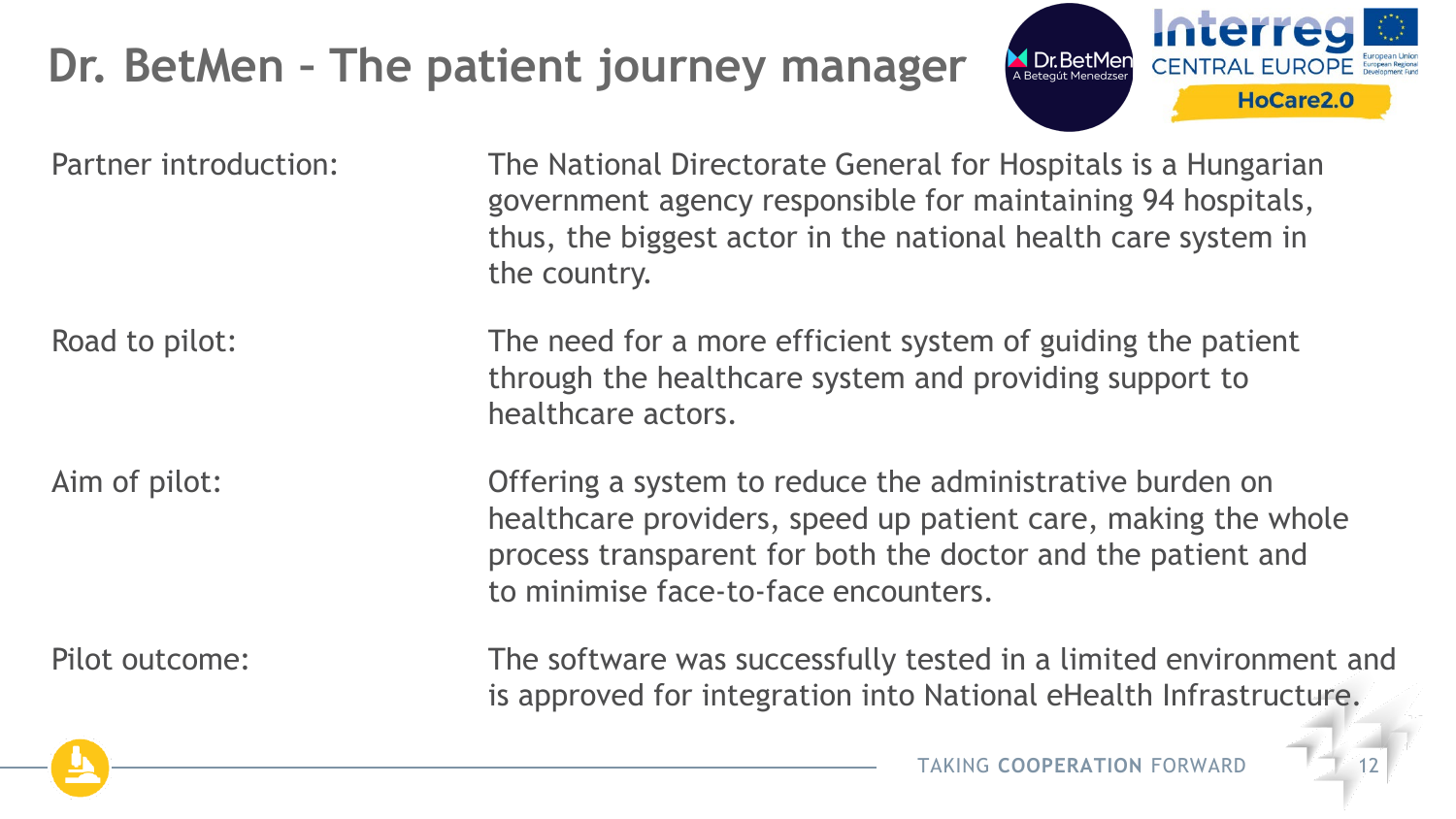## **Tino DTB – The digital therapy companion**



Partner introduction: DTB is a newly founded part of a pharmaceutical corporation, which is dedicated to digital development in the field Road to pilot: There was already a browser-based version of a system that helps cancer patients with their therapy, medication, and vital paremeter and side effect monitoring supervised by their physician. Aim of pilot: Developing an app for mobile devices for easier patient access to the system and to generally improve the user experience. Pilot outcome: The app was successfully created and is available in mobile appstores. The system has been approved as medical device by the German Federal Institute.